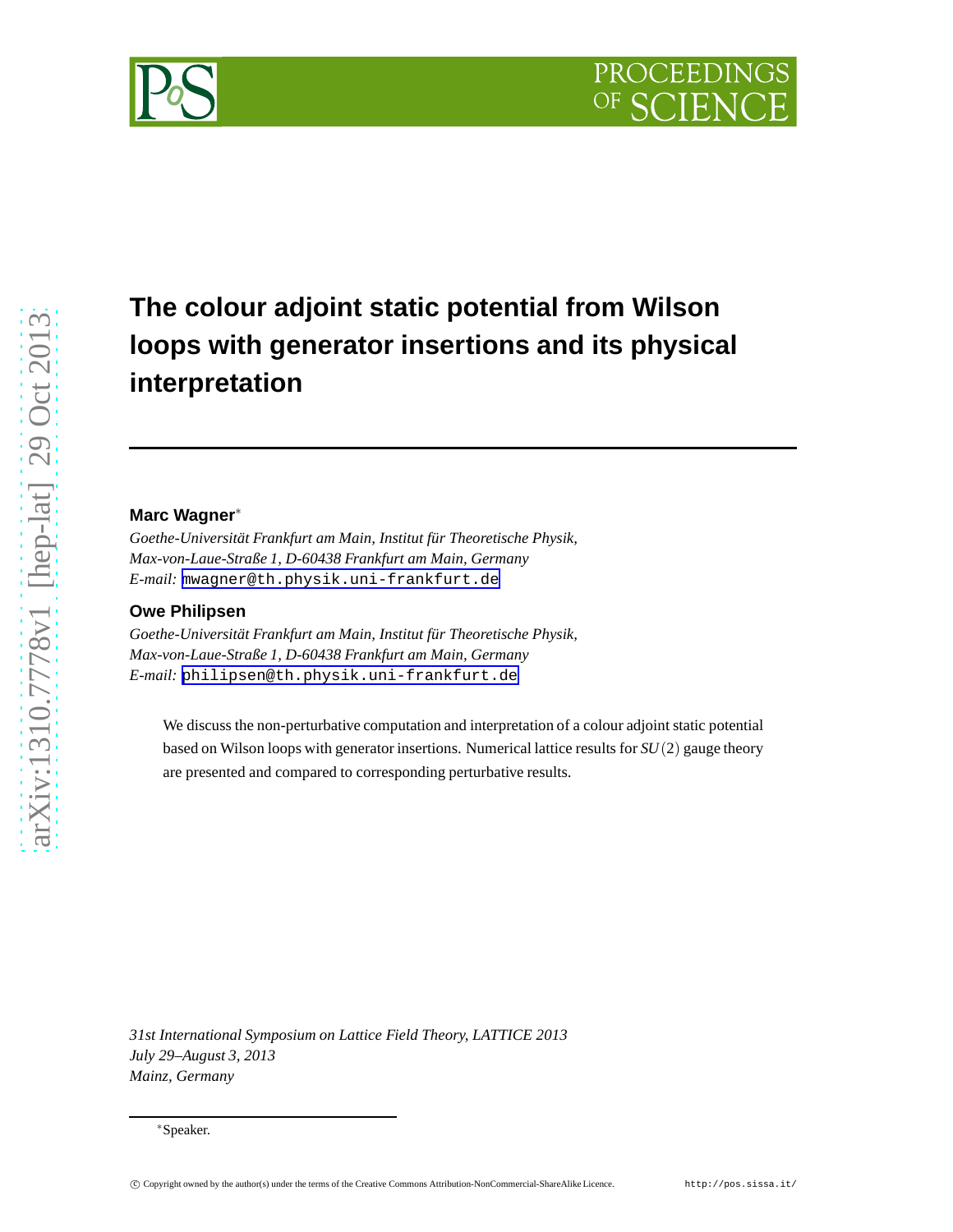## <span id="page-1-0"></span>**1. Introduction: the singlet static potential** *V* 1

The singlet static potential  $V^1$  is a common and important observable in lattice gauge theory. It is the energy of a static quark  $Q(y)$  and a static antiquark  $\overline{Q}(x)$  in a colour singlet orientation (i.e. a gauge invariant orientation) as a function of the separation *r* ≡ |**x**−**y**|. Since the spin of a static quark is irrelevant, static quarks will be treated as spinless colour charges in the following.

To determine the singlet static potential for any gauge group *SU*(*N*) one typically defines a trial state

$$
|\Phi^1\rangle \equiv \bar{Q}(\mathbf{x})U(\mathbf{x}, \mathbf{y})Q(\mathbf{y})|0\rangle, \tag{1.1}
$$

containing a static quark antiquark pair at separation *r* in a colour singlet orientation, which has been realised by the parallel transporter  $U(\mathbf{x}, \mathbf{y})$  (on a lattice a product of links). Considering the temporal correlation function of this trial state and integrating over static quark fields one obtains the well known Wilson loop *W*1,

$$
\langle \Phi^1(t_2) | \Phi^1(t_1) \rangle = e^{-2M\Delta t} N \langle W_1(r, \Delta t) \rangle , \quad \Delta t \equiv t_2 - t_1 > 0. \tag{1.2}
$$

The singlet static potential  $V^1 \equiv V_0^1$  can then be extracted from the asymptotic exponential behaviour of the Wilson loop,

$$
\left\langle W_1(r,\Delta t)\right\rangle = \sum_{n=0}^{\infty} c_n \exp\left(-V_n^1(r)\Delta t\right) \stackrel{\Delta t \to \infty}{\propto} \exp\left(-V^1(r)\Delta t\right). \tag{1.3}
$$

## **2.** The colour adjoint static potential  $V^{T^d}$

The goal of this work is to non-perturbatively compute Wilson loops with generator insertions, which have been proposed as a definition of a colour adjoint static potential  $V^{T^a}$  and are used in potential Non-Relativistic QCD (cf. e.g. [\[1, 2\]](#page-6-0)), a framework based on perturbation theory.

A colour adjoint orientation of a static quark  $Q$  and a static antiquark  $\overline{Q}$ , which are located at the same point in space, can be obtained by inserting one of the generators of the colour group  $T^a$ (e.g. for *SU*(3) one of the Gell-Mann matrices,  $T^a = \lambda^a/2$ ), i.e.  $\overline{Q}T^aQ$ . In case the static charges are separated in space, a straightforward generalisation are trial states

$$
|\Phi^{T^a}\rangle \equiv \bar{Q}(\mathbf{x})U(\mathbf{x},\mathbf{x}_0)T^aU(\mathbf{x}_0,\mathbf{y})Q(\mathbf{y})|0\rangle.
$$
 (2.1)

In the following we discuss non-perturbative calculations of the corresponding colour adjoint static potential in various gauges analogous to that of the singlet static potential in section 1,

$$
\langle \Phi^{T^a}(t_2) | \Phi^{T^a}(t_1) \rangle = e^{-2M\Delta t} N \langle W_{T^a}(r, \Delta t) \rangle , \quad W_{T^a}(r, \Delta t) \equiv \frac{1}{N} \text{Tr} \Big( T^a U_R T^{a, \dagger} U_L \Big) \quad (2.2)
$$

$$
\left\langle W_{T^a}(r,\Delta t)\right\rangle = \sum_{n=0}^{\infty} c_n \exp\left(-V_n^{T^a}(r)\Delta t\right) \stackrel{\Delta t \to \infty}{\sim} \exp\left(-V^{T^a}(r)\Delta t\right)
$$
 (2.3)

(cf. also Figure [1\)](#page-2-0). In particular we are interested in,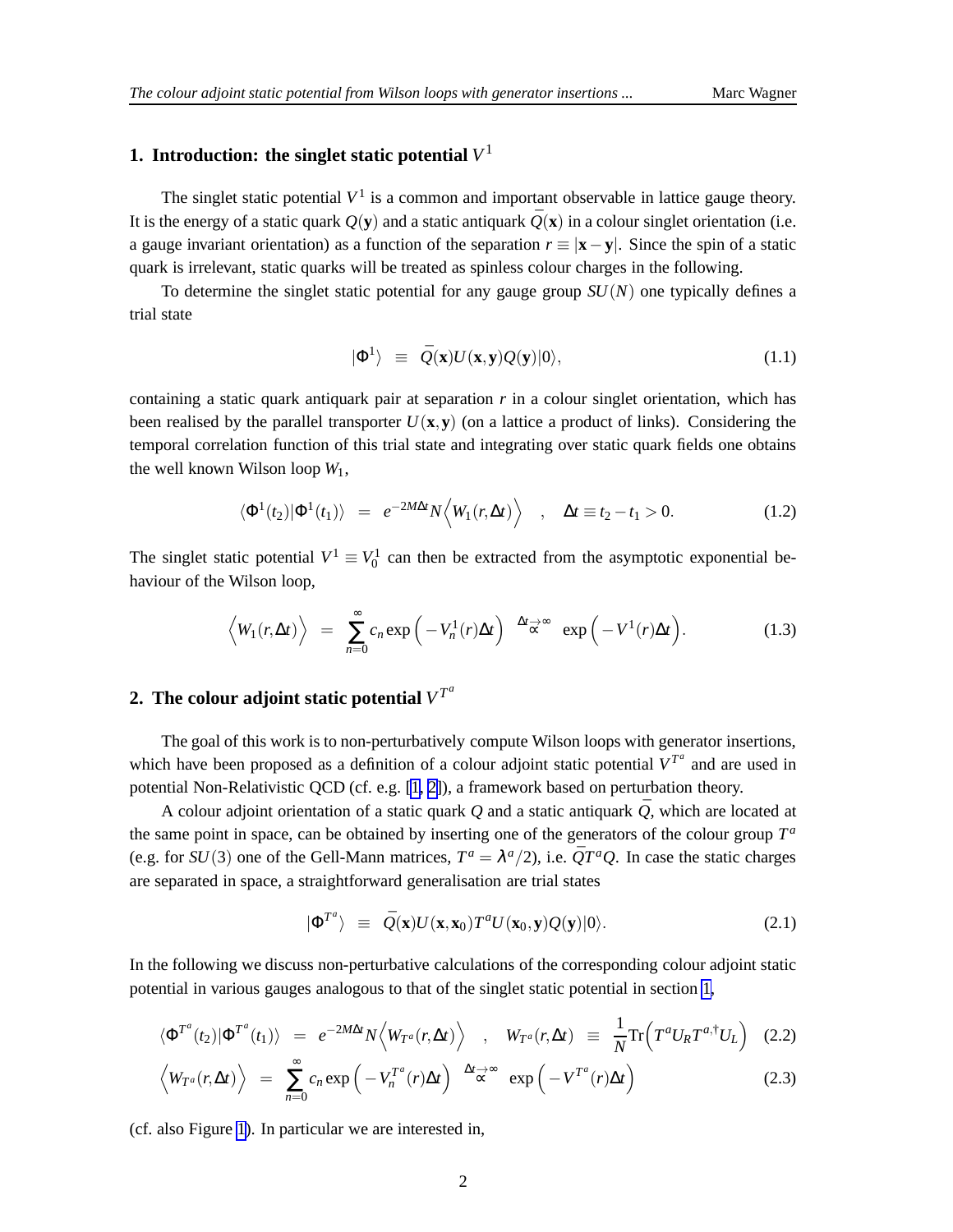<span id="page-2-0"></span>

**Figure 1:** the colour adjoint Wilson loop  $W_{T^a}$ .

- (1) whether the colour adjoint static potential  $V^{T^a} \equiv V_0^{T^a}$  $\int_0^{T^u}$  is gauge invariant (i.e. whether the obvious gauge dependence of the correlation function  $\langle W_{T^a}(r,\Delta t)\rangle$  only appears in the matrix elements *cn*),
- (2) whether  $V^{T^a}$  indeed corresponds to the potential of a static antiquark and a static quark in a colour adjoint orientation, or whether it has to be interpreted differently.

More details regarding this work can be found in [[3](#page-6-0), [4](#page-6-0)].

## **2.1**  $V^{T^a}$  without gauge fixing

Without gauge fixing

$$
\langle W_{T^a}(r,\Delta t)\rangle = 0, \qquad (2.4)
$$

because *W<sup>T</sup> <sup>a</sup>* (*r*,∆*t*) is gauge variant and does not contain any gauge invariant contribution. Clearly, without gauge fixing the calculation of a colour adjoint static potential using  $(2.3)$  $(2.3)$  $(2.3)$  fails.

## **2.2**  $V^{T^a}$  in Coulomb gauge

Coulomb gauge,  $\nabla \mathbf{A}^{g}(x) = 0$ , amounts to an independent condition on every time slice *t*. It is not complete. The remaining residual gauge symmetry corresponds to global independent colour rotations  $h^{\text{res}}(t) \in SU(N)$  on every time slice *t*. With respect to this residual gauge symmetry the colour adjoint Wilson loop transforms as

$$
\left\langle W_{T^a}(r,\Delta t)\right\rangle \rightarrow_{h^{\text{res}}} \frac{1}{N} \text{Tr}\left(h^{\text{res},\dagger}(t_1) T^a h^{\text{res}}(t_1) U_R h^{\text{res}}(t_2) T^{a,\dagger} h^{\text{res},\dagger}(t_2) U_L\right). \tag{2.5}
$$

Since  $h^{\text{res}}(t_1)$  and  $h^{\text{res}}(t_2)$  are independent, the situation is analogous to that without gauge fixing, i.e.

$$
\left\langle W_{T^a}(r,\Delta t)\right\rangle_{\text{Coulomb gauge}} = 0. \tag{2.6}
$$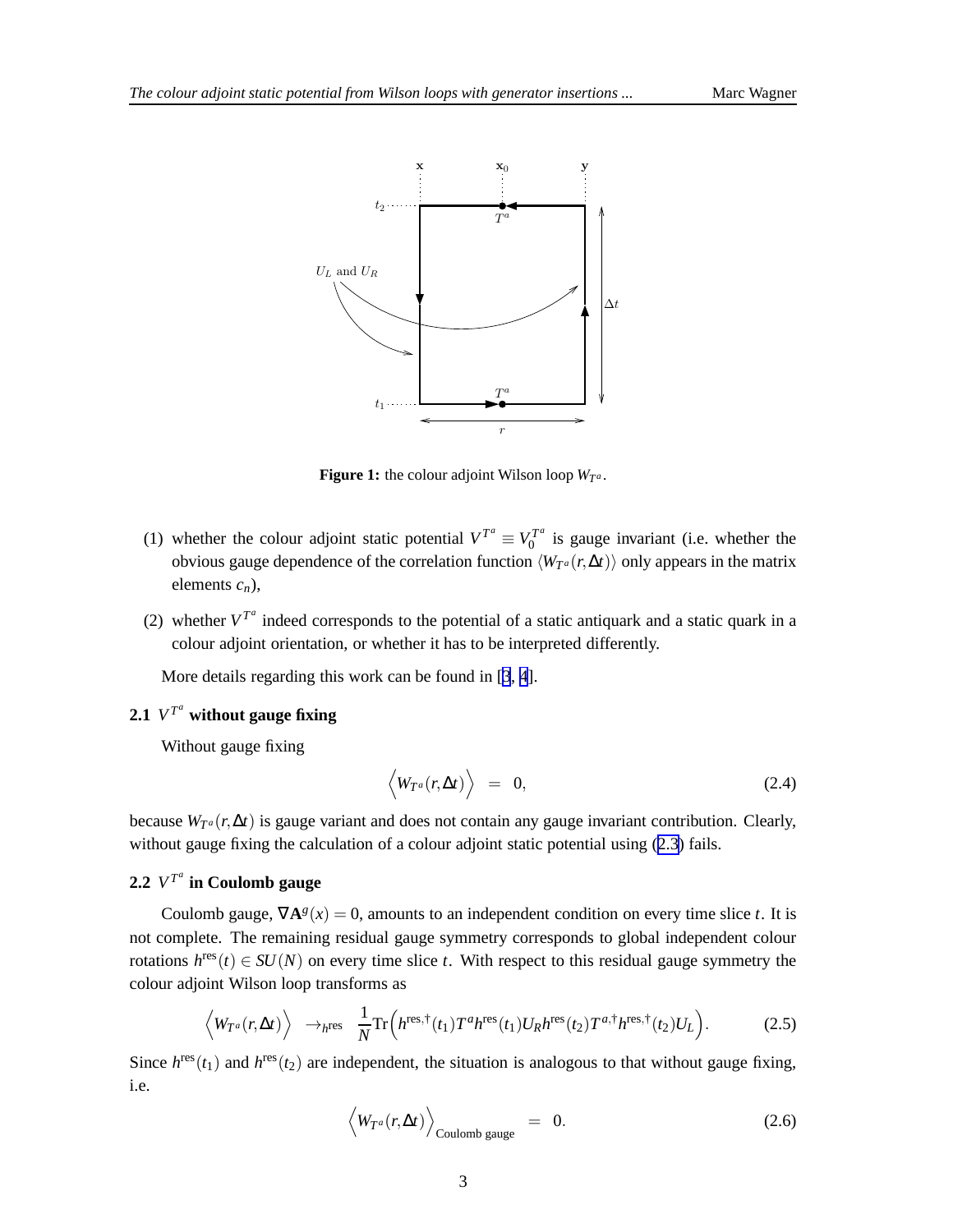<span id="page-3-0"></span>Therefore, also in Coulomb gauge the non-perturbative calculation of a colour adjoint static potential fails.

## **2.3**  $V^{T^a}$  in Lorenz gauge

In Lorenz gauge,  $\partial_{\mu}A_{\mu}^{g}(x) = 0$ , a Hamiltonian or a transfer matrix does not exist. Therefore, only gauge invariant correlation functions like the ordinary Wilson loop  $\langle W_1(r,\Delta t)\rangle$  exhibit an asymptotic exponential behaviour and allow the determination of energy eigenvalues. The colour adjoint Wilson loop  $\langle W_{T^a}(r,\Delta t)\rangle_{\text{Lorenz gauge}}$ , on the other hand, does not decay exponentially in the limit of large ∆*t*. Hence, the physical meaning of a colour adjoint static potential determined from  $\langle W_{T^a}(r, \Delta t) \rangle$ <sub>Lorenz gauge</sub> is unclear.

## **2.4**  $V^{T^a}$  in temporal gauge

The implementation of temporal gauge in the continuum based on the Feynman propagation kernel is given in [[5](#page-6-0), [6\]](#page-6-0). We follow the lattice formulation based on the transfer matrix [\[7, 8, 9\]](#page-6-0).

Temporal gauge amounts to link variables  $U_0^g$  $\binom{g}{0}(x) = 1$ . Temporal links gauge transform as  $U_0^g$  $g_0^g(t, \mathbf{x}) = g(t, \mathbf{x})U_0(t, \mathbf{x})g^{\dagger}(t + a, \mathbf{x}), g(t, \mathbf{x}) \in SU(N)$ . Consequently, a possible choice to implement temporal gauge is  $g(t = 2a, \mathbf{x}) = U_0(t = a, \mathbf{x}), g(t = 3a, \mathbf{x}) = U_0(t = a, \mathbf{x})U_0(t = 2a, \mathbf{x}), ...$ 

By inserting this transformation to temporal gauge  $g(t, \mathbf{x})$  the gauge variant colour adjoint Wilson loop turns into a gauge invariant observable,

$$
\left\langle W_{T^a}(r,\Delta t)\right\rangle_{\text{temporal gauge}} =\n= \frac{1}{N} \left\langle \text{Tr}\left( U^{T^a, g}(t_1; \mathbf{x}, \mathbf{y}) U^{T^{a, \dagger}, g}(t_2; \mathbf{y}, \mathbf{x}) \right) \right\rangle_{\text{temporal gauge}} = \dots =\n= \frac{2}{N(N^2-1)} \sum_{a} \sum_{b} \left\langle \text{Tr}\left( T^a U_R T^b U_L \right) \text{Tr}\left( T^a U(t_1, t_2; \mathbf{x}_0) T^b U(t_2, t_1; \mathbf{x}_0) \right) \right\rangle
$$
\n(2.7)

 $(U^{T^a}(\mathbf{x}, \mathbf{y}) = U(\mathbf{x}, \mathbf{x}_0)T^aU(\mathbf{x}_0, \mathbf{y});$  cf. [\[4](#page-6-0)] for details). Tr $(T^aU_RT^bU_L)$  denotes a Wilson loop with generator insertions at the spatial sides, while  $Tr(T^a U(t_1,t_2; \mathbf{x}_0) T^b U(t_2,t_1; \mathbf{x}_0))$  is proportional to the propagator of a static adjoint quark. Consequently, the colour adjoint Wilson loop in temporal gauge is a correlation function of a gauge invariant three-quark state, one fundamental static quark, one fundamental static anti-quark, one adjoint static quark.

Equivalently, after defining a trial state with three static quarks,

$$
|\Phi^{\mathcal{Q}\bar{\mathcal{Q}}\mathcal{Q}^{ad}}\rangle \equiv \mathcal{Q}^{ad,a}(\mathbf{x}_0) \Big(\bar{\mathcal{Q}}(\mathbf{x})U^{T^a}(\mathbf{x}, \mathbf{y})\mathcal{Q}(\mathbf{y})\Big)|0\rangle, \tag{2.8}
$$

one can verify

$$
\langle \Phi^{\mathcal{Q}\bar{\mathcal{Q}}\mathcal{Q}^{ad}}(t_2)|\Phi^{\mathcal{Q}\bar{\mathcal{Q}}\mathcal{Q}^{ad}}(t_1)\rangle \sim \langle W_{T^a}(r,\Delta t)\rangle_{\text{temporal gauge}}.\tag{2.9}
$$

The conclusion is that  $V^{T^a}$  in temporal gauge should not be interpreted as the potential of a static quark and a static anti-quark, which form a colour-adjoint state, but rather as the potential of a colour-singlet three-quark state. Note that this potential does not only depend on the  $\overrightarrow{O}$  separation  $r = |\mathbf{x} - \mathbf{y}|$ , but also on the position  $\mathbf{x}_0$  of the generator  $T^a$ , which is also the position of the static adjoint quark (in the following we work with the symmetric alignment  $\mathbf{x}_0 = (\mathbf{x} + \mathbf{y})/2$ ).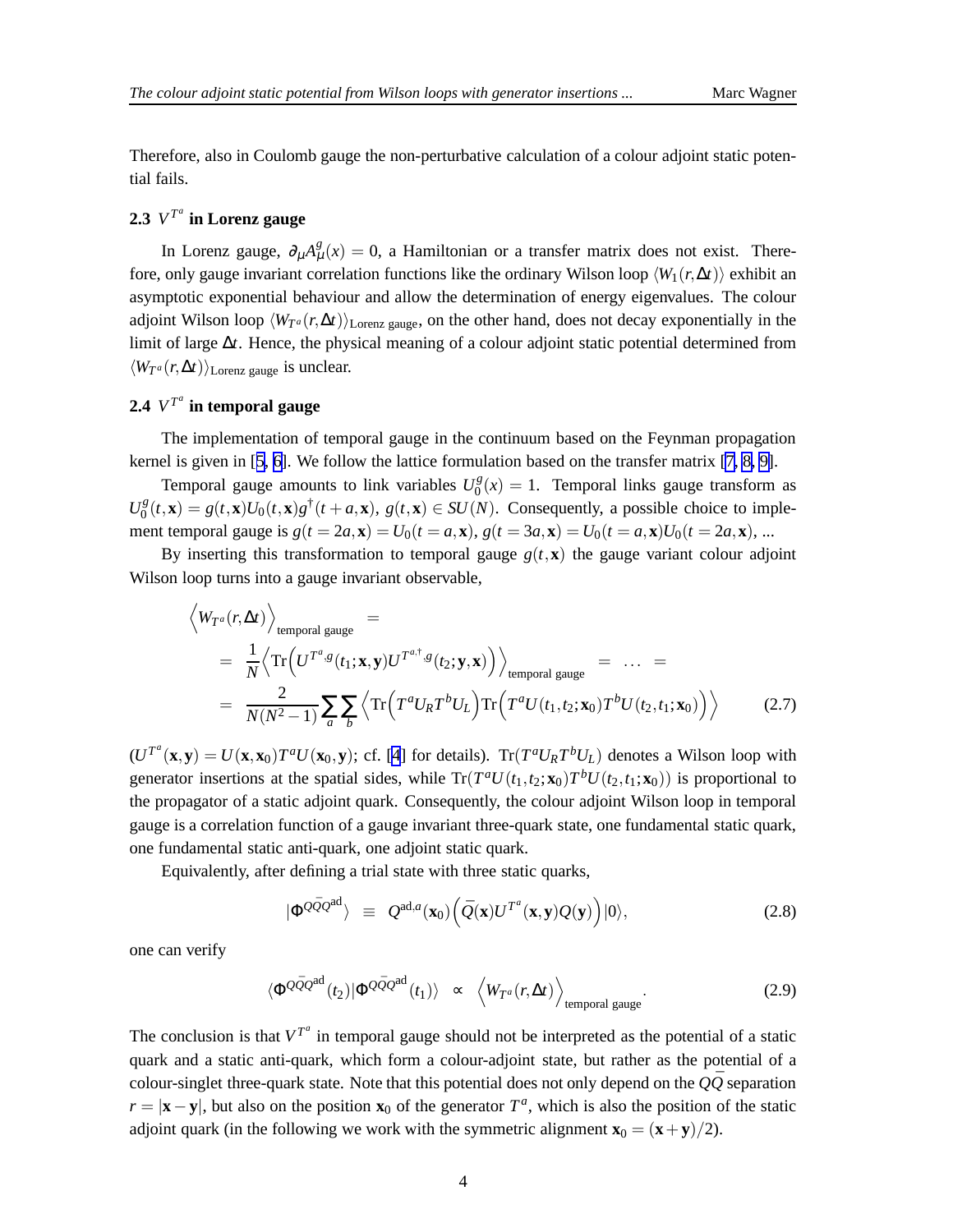Using the transfer matrix formalism yields the same result. One can perform a spectral analysis of the colour adjoint Wilson loop,

$$
\left\langle W_{T^a}(r,\Delta t)\right\rangle_{\text{temporal gauge}} = \frac{1}{N} \sum_k e^{-(V_k^{T^a}(r) - \mathcal{E}_0)\Delta t} \sum_{\alpha,\beta} \left| \langle k^a_{\alpha\beta} | U_{\alpha\beta}^{T^a}(\mathbf{x}, \mathbf{y}) | 0 \rangle \right|^2, \tag{2.10}
$$

where  $|k_{\alpha\beta}^a\rangle$  denotes states with two fundamental indices  $\alpha$  and  $\beta$  and one adjoint index *a*. In terms of colour charges this is equivalent to one fundamental static quark, one fundamental static anti-quark, and one adjoint static quark in a colour singlet orientation. Again the conclusion is that  $V^{T^a}$  in temporal gauge is the potential of a colour singlet three-quark state (cf. [\[4](#page-6-0)] for details).

#### **3. A gauge invariant definition of the colour adjoint static potential using B fields**

Another proposal from the literature (cf. e.g. [[1](#page-6-0), [2\]](#page-6-0)) to determine the colour adjoint static potential is based on the gauge invariant quantity

$$
W_B(r, \Delta t) \equiv \frac{1}{N} \text{Tr} \Big( T^a U_R T^{b, \dagger} U_L \Big) \mathbf{B}^a(\mathbf{x}_0, t_1) \mathbf{B}^b(\mathbf{x}_0, t_2), \tag{3.1}
$$

where the open colour indices of the Wilson loop with generator insertions are saturated by colour magnetic fields. Using the transfer matrix formalism one can again perform a spectral analysis and show that only states  $|k_{\alpha\beta}\rangle$  from the quark antiquark colour singlet sector contribute to the correlation function (in this case with opposite parity compared to the standard singlet static potential; for a detailed discussion of quantum numbers of states with two static charges we refer to e.g. [[10, 11](#page-6-0)]):

$$
\left\langle W_B(r,\Delta t)\right\rangle = \sum_{k} e^{-(V_k^{1,-}(r)-\mathscr{E}_0)\Delta t} \sum_{\alpha,\beta} \left| \langle k_{\alpha\beta} | U_{\alpha\beta}^{T^a}(\mathbf{x}, \mathbf{y}) | 0 \rangle \right|^2. \tag{3.2}
$$

Therefore, also  $\langle W_B(r,\Delta t)\rangle$  is not suited to extract a colour adjoint static potential. It can, however, be used to extract so-called hybrid potentials (cf. e.g. [[12](#page-6-0), [13, 14](#page-6-0)]).

#### **4. Numerical results from** *SU*(2) **lattice gauge theory**

We have performed an  $SU(2)$  lattice computation of both the singlet potential  $V^1$  and the colour adjoint static potential  $V^{T^a}$  in temporal gauge (which should be interpreted as a  $Q\bar{Q}Q^{ad}$ ) static potential). Results obtained at four different lattice spacings  $a = 0.038$  fm...0.102 fm are shown in Figure [2](#page-5-0).  $V^{T^a}$  in temporal gauge is for small static quark separations even stronger attractive than the singlet static potential *V* 1 . For large separations both potentials exhibit approximately the same slope, which indicates flux tube formation between  $QQ^{ad}$  and  $\bar{Q}Q^{ad}$ .

#### **5. Leading order perturbative calculations**

Perturbation theory for a static potential is a good approximation for small quark separations and should agree in that region with corresponding non-perturbative results. For the gauge invariant singlet static potential the leading order result

$$
V^{1}(r) = -\frac{(N^{2}-1)g^{2}}{8N\pi r} + \text{const} + \mathcal{O}(g^{4})
$$
\n(5.1)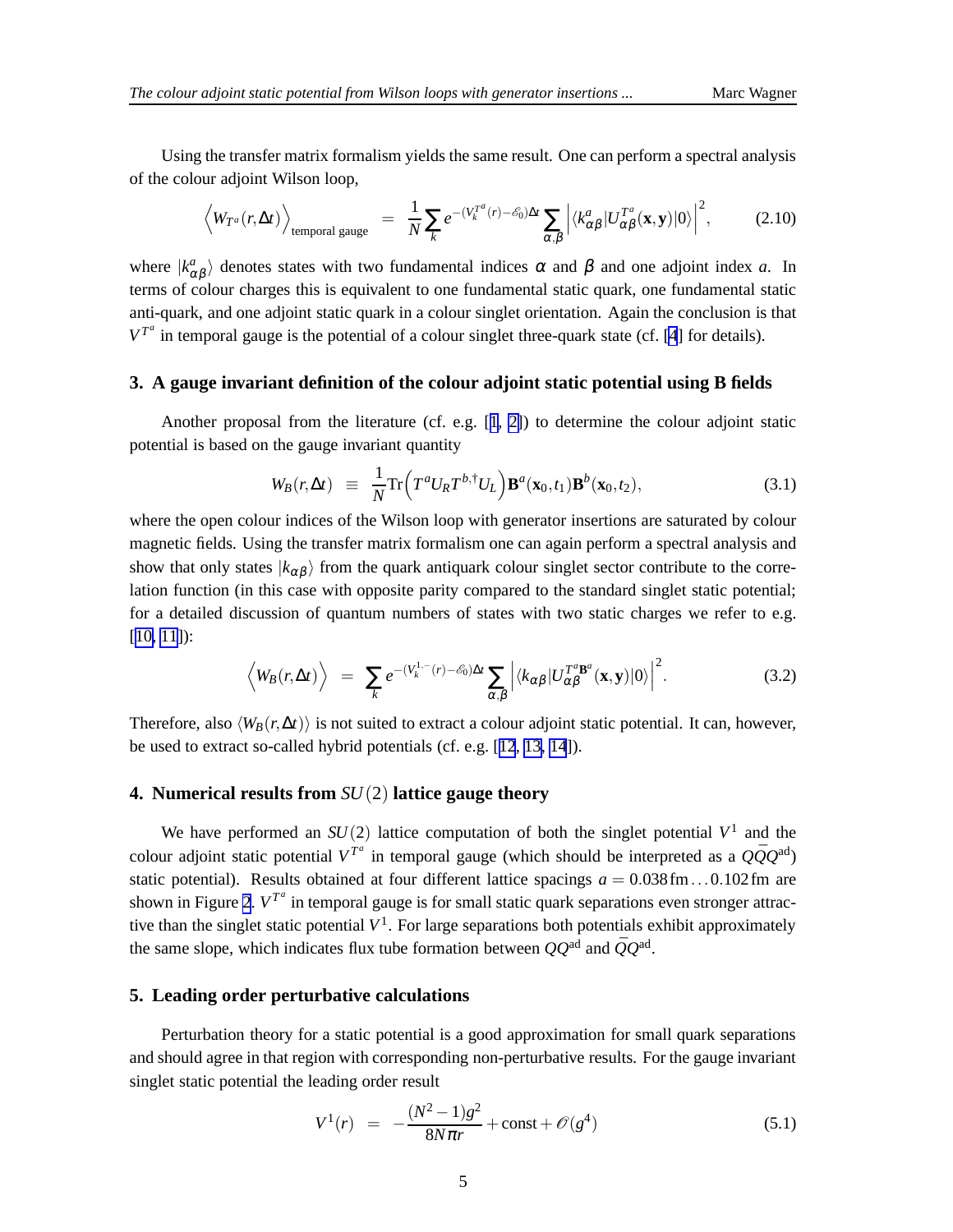<span id="page-5-0"></span>

**Figure 2:**  $SU(2)$  lattice result for the singlet potential  $V^1$  (lower curve) and the colour adjoint static potential  $V^{T^a}$  in temporal gauge (upper curve).

is well-known and reproduces the Coulomb-like attractive behaviour observed in numerical lattice computations at small separations (cf. Figure 2). The leading order colour adjoint static potential in Lorenz gauge,

$$
V^{T^a}(r) = +\frac{g^2}{8N\pi r} + \text{const} + \mathcal{O}(g^4). \tag{5.2}
$$

appears frequently in the literature. Since in Lorenz gauge a Hamiltonian or a transfer matrix does not exist, its physical meaning is unclear. Moreover, its Coulomb-like repulsive behaviour is not reproduced by any of the previously presented non-perturbative considerations or computations. To study the colour adjoint static potential in temporal gauge perturbatively, we have calculated the leading order of the equivalent gauge invariant expression derived in ([2.7\)](#page-3-0) in Lorenz gauge:

$$
V^{T^a}(r, \mathbf{x}_0 = (\mathbf{x} + \mathbf{y})/2)\Big|_{\text{temporal gauge}} = V^{Q\bar{Q}Q^{ad}}(r, \mathbf{x}_0 = (\mathbf{x} + \mathbf{y})/2) =
$$
  
= 
$$
-\frac{(4N^2 - 1)g^2}{8N\pi r} + \text{const} + \mathcal{O}(g^4).
$$
 (5.3)

It is attractive, stronger by a factor 4...5 than the singlet static potential (depending on *N*), which is in agreement with numerical lattice results (cf. Figure 2).

## **6. Conclusions**

We have discussed the non-perturbative definition of a static potential for a quark antiquark pair in a colour adjoint orientation, based on Wilson loops with generator insertions  $W_{T^a}(r, \Delta t)$  in various gauges:

- **Without gauge fixing, Coulomb gauge:**  $\langle W_{T^a}(r, \Delta t) \rangle = 0$ , i.e. the calculation of a potential  $V^{T^a}$  fails.
- **Lorenz gauge:** a Hamiltonian or a transfer matrix does not exist, the physical meaning of a corresponding potential  $V^{T^a}$  is unclear.